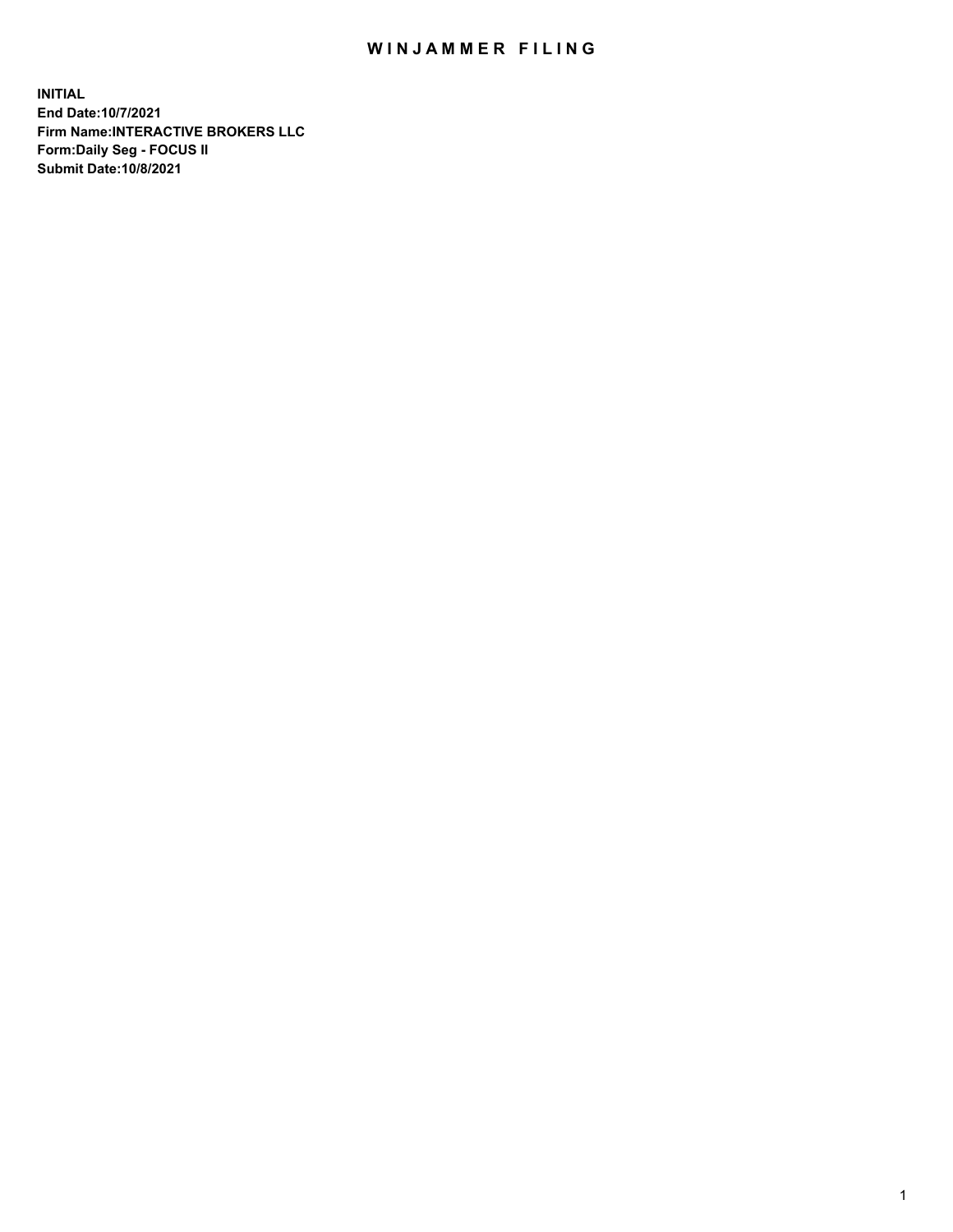**INITIAL End Date:10/7/2021 Firm Name:INTERACTIVE BROKERS LLC Form:Daily Seg - FOCUS II Submit Date:10/8/2021 Daily Segregation - Cover Page**

| Name of Company                                                                                                                                                                                                                                                                                                                | <b>INTERACTIVE BROKERS LLC</b>                                                   |
|--------------------------------------------------------------------------------------------------------------------------------------------------------------------------------------------------------------------------------------------------------------------------------------------------------------------------------|----------------------------------------------------------------------------------|
| <b>Contact Name</b>                                                                                                                                                                                                                                                                                                            | James Menicucci                                                                  |
| <b>Contact Phone Number</b>                                                                                                                                                                                                                                                                                                    | 203-618-8085                                                                     |
| <b>Contact Email Address</b>                                                                                                                                                                                                                                                                                                   | jmenicucci@interactivebrokers.c<br>om                                            |
| FCM's Customer Segregated Funds Residual Interest Target (choose one):<br>a. Minimum dollar amount: ; or<br>b. Minimum percentage of customer segregated funds required:% ; or<br>c. Dollar amount range between: and; or<br>d. Percentage range of customer segregated funds required between:% and%.                         | <u>0</u><br>$\overline{\mathbf{0}}$<br>155,000,000 245,000,000<br>0 <sub>0</sub> |
| FCM's Customer Secured Amount Funds Residual Interest Target (choose one):<br>a. Minimum dollar amount: ; or<br>b. Minimum percentage of customer secured funds required:% ; or<br>c. Dollar amount range between: and; or<br>d. Percentage range of customer secured funds required between:% and%.                           | <u>0</u><br>$\overline{\mathbf{0}}$<br>80,000,000 120,000,000<br>0 <sub>0</sub>  |
| FCM's Cleared Swaps Customer Collateral Residual Interest Target (choose one):<br>a. Minimum dollar amount: ; or<br>b. Minimum percentage of cleared swaps customer collateral required:% ; or<br>c. Dollar amount range between: and; or<br>d. Percentage range of cleared swaps customer collateral required between:% and%. | <u>0</u><br>$\underline{\mathbf{0}}$<br>0 <sub>0</sub><br>0 <sub>0</sub>         |

Attach supporting documents CH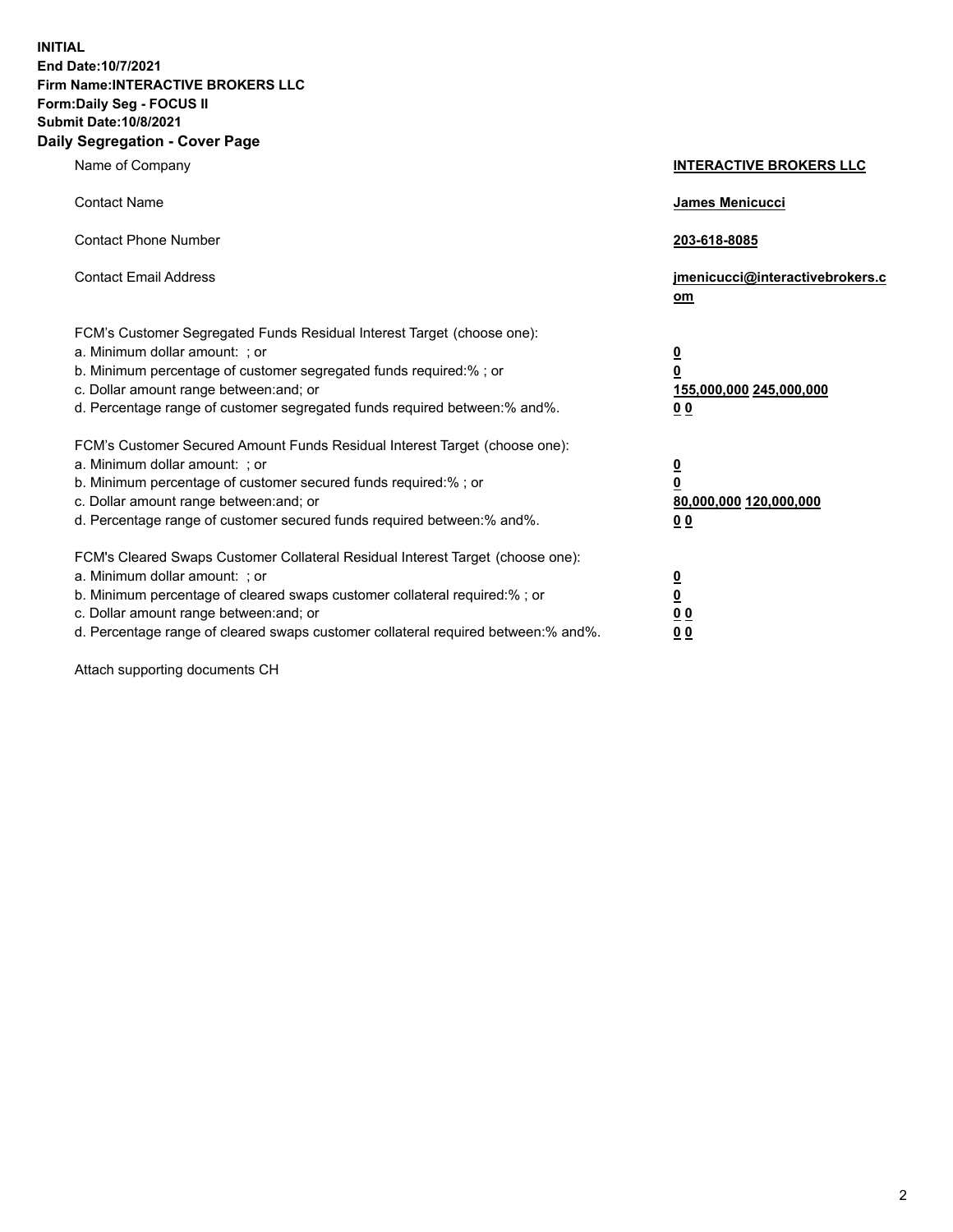**INITIAL End Date:10/7/2021 Firm Name:INTERACTIVE BROKERS LLC Form:Daily Seg - FOCUS II Submit Date:10/8/2021 Daily Segregation - Secured Amounts**

## Foreign Futures and Foreign Options Secured Amounts Amount required to be set aside pursuant to law, rule or regulation of a foreign government or a rule of a self-regulatory organization authorized thereunder **0** [7305] 1. Net ledger balance - Foreign Futures and Foreign Option Trading - All Customers A. Cash **520,907,127** [7315] B. Securities (at market) **0** [7317] 2. Net unrealized profit (loss) in open futures contracts traded on a foreign board of trade **-5,973,882** [7325] 3. Exchange traded options a. Market value of open option contracts purchased on a foreign board of trade **133,459** [7335] b. Market value of open contracts granted (sold) on a foreign board of trade **-30,847** [7337] 4. Net equity (deficit) (add lines 1. 2. and 3.) **515,035,857** [7345] 5. Account liquidating to a deficit and account with a debit balances - gross amount **5,187** [7351] Less: amount offset by customer owned securities **0** [7352] **5,187** [7354] 6. Amount required to be set aside as the secured amount - Net Liquidating Equity Method (add lines 4 and 5) **515,041,044** [7355] 7. Greater of amount required to be set aside pursuant to foreign jurisdiction (above) or line 6. **515,041,044** [7360] FUNDS DEPOSITED IN SEPARATE REGULATION 30.7 ACCOUNTS 1. Cash in banks A. Banks located in the United States **131,251,202** [7500] B. Other banks qualified under Regulation 30.7 **0** [7520] **131,251,202** [7530] 2. Securities A. In safekeeping with banks located in the United States **270,991,870** [7540] B. In safekeeping with other banks qualified under Regulation 30.7 **0** [7560] **270,991,870** [7570] 3. Equities with registered futures commission merchants A. Cash **0** [7580] B. Securities **0** [7590] C. Unrealized gain (loss) on open futures contracts **0** [7600] D. Value of long option contracts **0** [7610] E. Value of short option contracts **0** [7615] **0** [7620] 4. Amounts held by clearing organizations of foreign boards of trade A. Cash **0** [7640] B. Securities **0** [7650] C. Amount due to (from) clearing organization - daily variation **0** [7660] D. Value of long option contracts **0** [7670] E. Value of short option contracts **0** [7675] **0** [7680] 5. Amounts held by members of foreign boards of trade A. Cash **238,916,465** [7700] B. Securities **0** [7710] C. Unrealized gain (loss) on open futures contracts **1,407,912** [7720] D. Value of long option contracts **133,459** [7730] E. Value of short option contracts **-30,847** [7735] **240,426,989** [7740] 6. Amounts with other depositories designated by a foreign board of trade **0** [7760] 7. Segregated funds on hand **0** [7765] 8. Total funds in separate section 30.7 accounts **642,670,061** [7770] 9. Excess (deficiency) Set Aside for Secured Amount (subtract line 7 Secured Statement Page 1 from Line 8) **127,629,017** [7380] 10. Management Target Amount for Excess funds in separate section 30.7 accounts **80,000,000** [7780] 11. Excess (deficiency) funds in separate 30.7 accounts over (under) Management Target **47,629,017** [7785]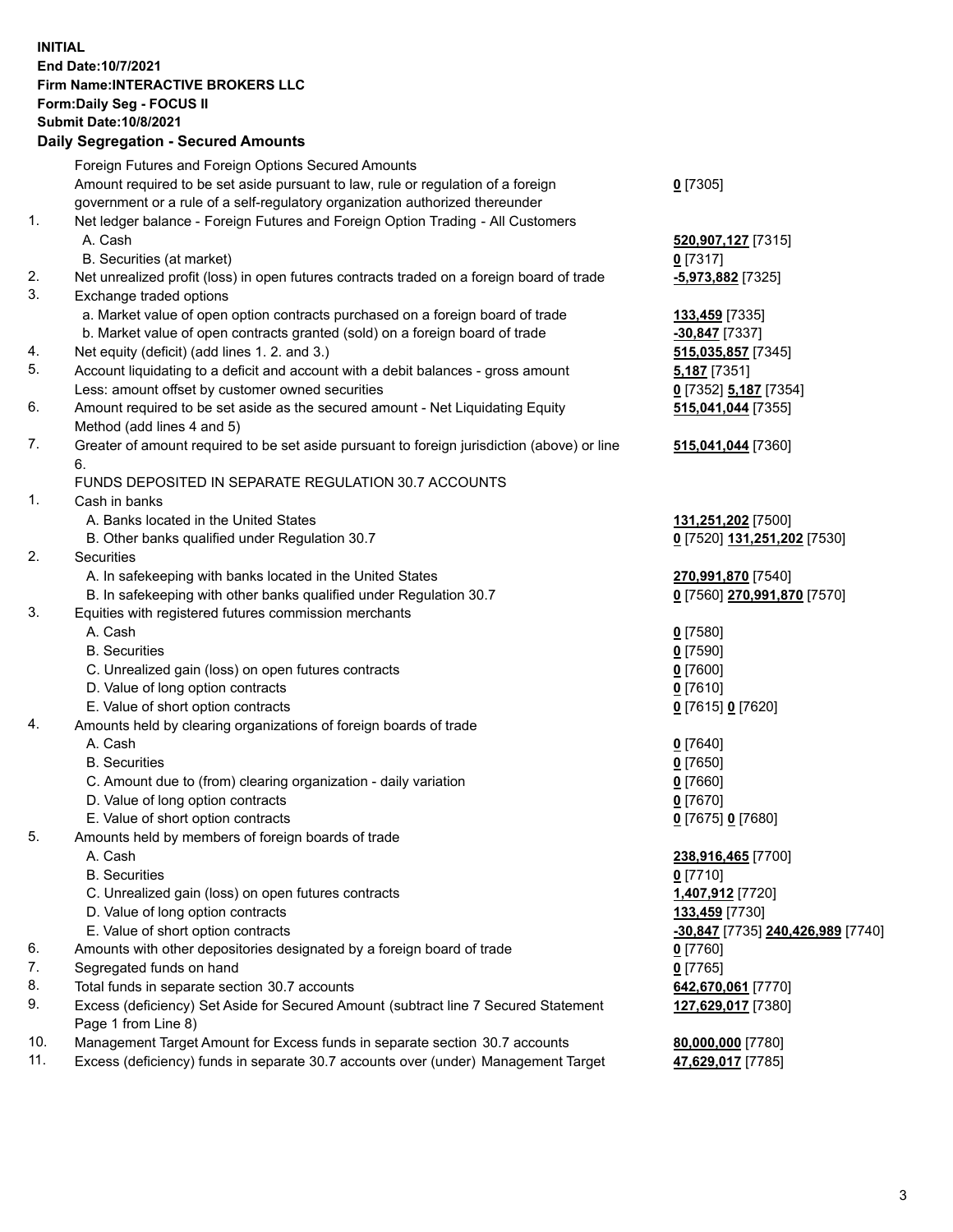**INITIAL End Date:10/7/2021 Firm Name:INTERACTIVE BROKERS LLC Form:Daily Seg - FOCUS II Submit Date:10/8/2021 Daily Segregation - Segregation Statement** SEGREGATION REQUIREMENTS(Section 4d(2) of the CEAct) 1. Net ledger balance A. Cash **7,028,227,138** [7010] B. Securities (at market) **0** [7020] 2. Net unrealized profit (loss) in open futures contracts traded on a contract market **337,195,056** [7030] 3. Exchange traded options A. Add market value of open option contracts purchased on a contract market **446,169,313** [7032] B. Deduct market value of open option contracts granted (sold) on a contract market **-341,677,244** [7033] 4. Net equity (deficit) (add lines 1, 2 and 3) **7,469,914,263** [7040] 5. Accounts liquidating to a deficit and accounts with debit balances - gross amount **1,213,682** [7045] Less: amount offset by customer securities **0** [7047] **1,213,682** [7050] 6. Amount required to be segregated (add lines 4 and 5) **7,471,127,945** [7060] FUNDS IN SEGREGATED ACCOUNTS 7. Deposited in segregated funds bank accounts A. Cash **1,948,329,714** [7070] B. Securities representing investments of customers' funds (at market) **3,245,418,635** [7080] C. Securities held for particular customers or option customers in lieu of cash (at market) **0** [7090] 8. Margins on deposit with derivatives clearing organizations of contract markets A. Cash **1,982,881,073** [7100] B. Securities representing investments of customers' funds (at market) **404,614,616** [7110] C. Securities held for particular customers or option customers in lieu of cash (at market) **0** [7120] 9. Net settlement from (to) derivatives clearing organizations of contract markets **15,987,856** [7130] 10. Exchange traded options A. Value of open long option contracts **445,241,150** [7132] B. Value of open short option contracts **-341,047,360** [7133] 11. Net equities with other FCMs A. Net liquidating equity **0** [7140] B. Securities representing investments of customers' funds (at market) **0** [7160] C. Securities held for particular customers or option customers in lieu of cash (at market) **0** [7170] 12. Segregated funds on hand **0** [7150] 13. Total amount in segregation (add lines 7 through 12) **7,701,425,684** [7180] 14. Excess (deficiency) funds in segregation (subtract line 6 from line 13) **230,297,739** [7190] 15. Management Target Amount for Excess funds in segregation **155,000,000** [7194]

16. Excess (deficiency) funds in segregation over (under) Management Target Amount Excess

**75,297,739** [7198]